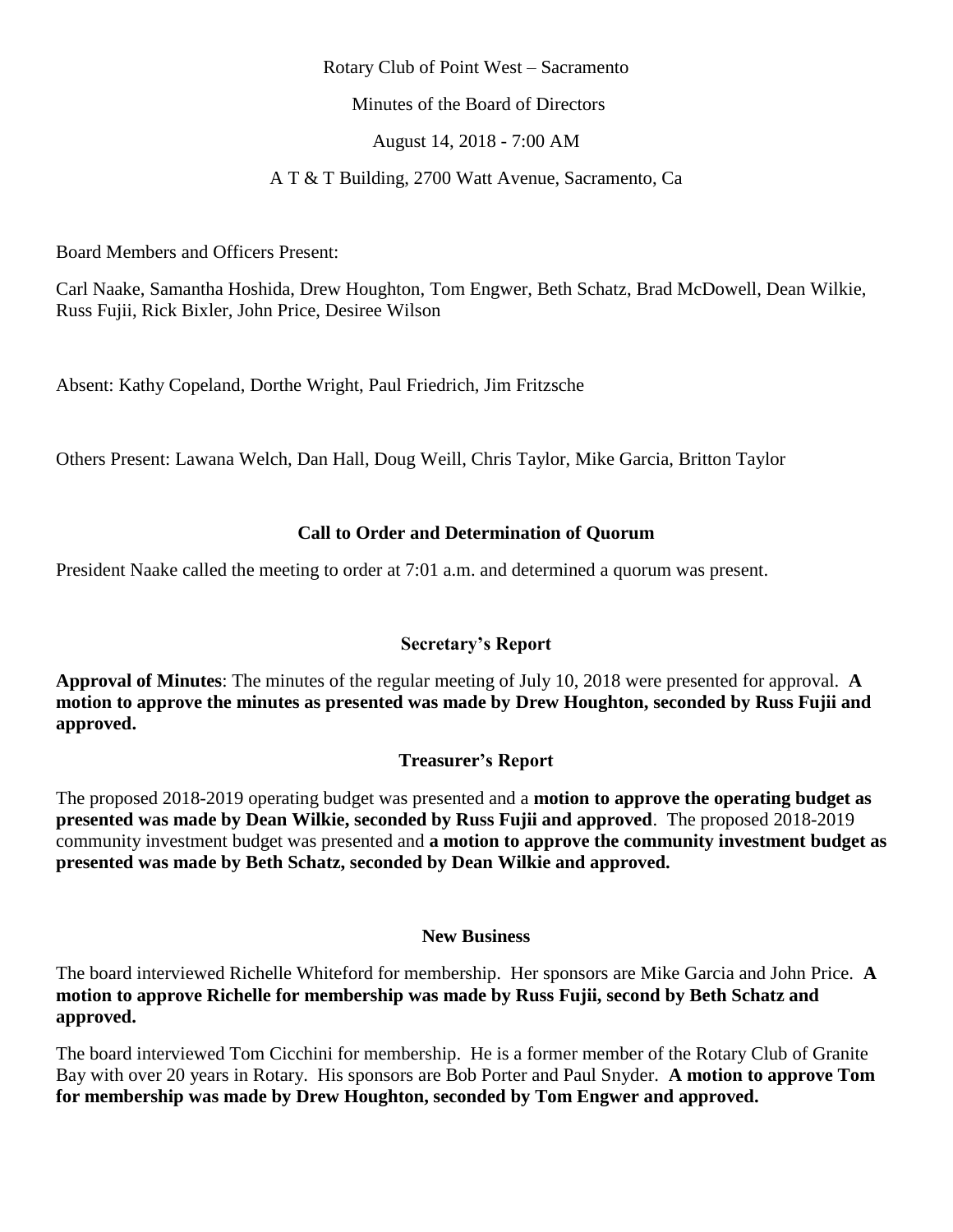**Workers Comp –** Dan Hall and Doug Weill presented their research in finding workers comp coverage for the foundation and club event/activities. **A motion was made by Russ Fujii to move ahead with securing workers comp coverage to the foundation and club, seconded by John Price and approved.** 

### **Grant Review Committee**

Chris Taylor provided a written report of the current funding requests.

### **President's Report**

President Naake is looking for help with the newsletter. We need help each week writing the notes from the meetings and each committee chair of upcoming events and getting it to the newsletter editor, Trish Harrington. Our first meeting at Del Paso will be Friday, September 7, 2018.

#### **Board Reports**

#### **John Price – Club Service 1**

Brewfest is September 15<sup>th,</sup> Doug Yoakam is the chair and the co-chair is Tim Davidson. Tom Knox is scheduling the speakers. Dave Abbott is chairing the Veteran's Day program and is looking for a co-chair.

#### **Tom Engwer – Club Service 2**

Gary Hardesty is the membership chair as Venita Sivamani is moving over to the Satellite Club. Lunar Lunacy is still waiting for a bill from Sac PD.

#### **Dorthe Wright – Club Service 3**

No report.

#### **Beth Schatz – Vocational Service**

Trish Harrington is the newsletter editor; Jesse Nix will be the backup. They will be looking for people to help as weekly writers.

#### **Brad McDowell – Community Service 1**

Eagle golf is on Tuesday nights at Haggin Oaks Golf Course. Bob Porter will chair the golf tournament next year.

### **Dean Wilkie – Community Service 2**

Jim Hare will chair the Salvation Army bell ringing and chicken chucking.